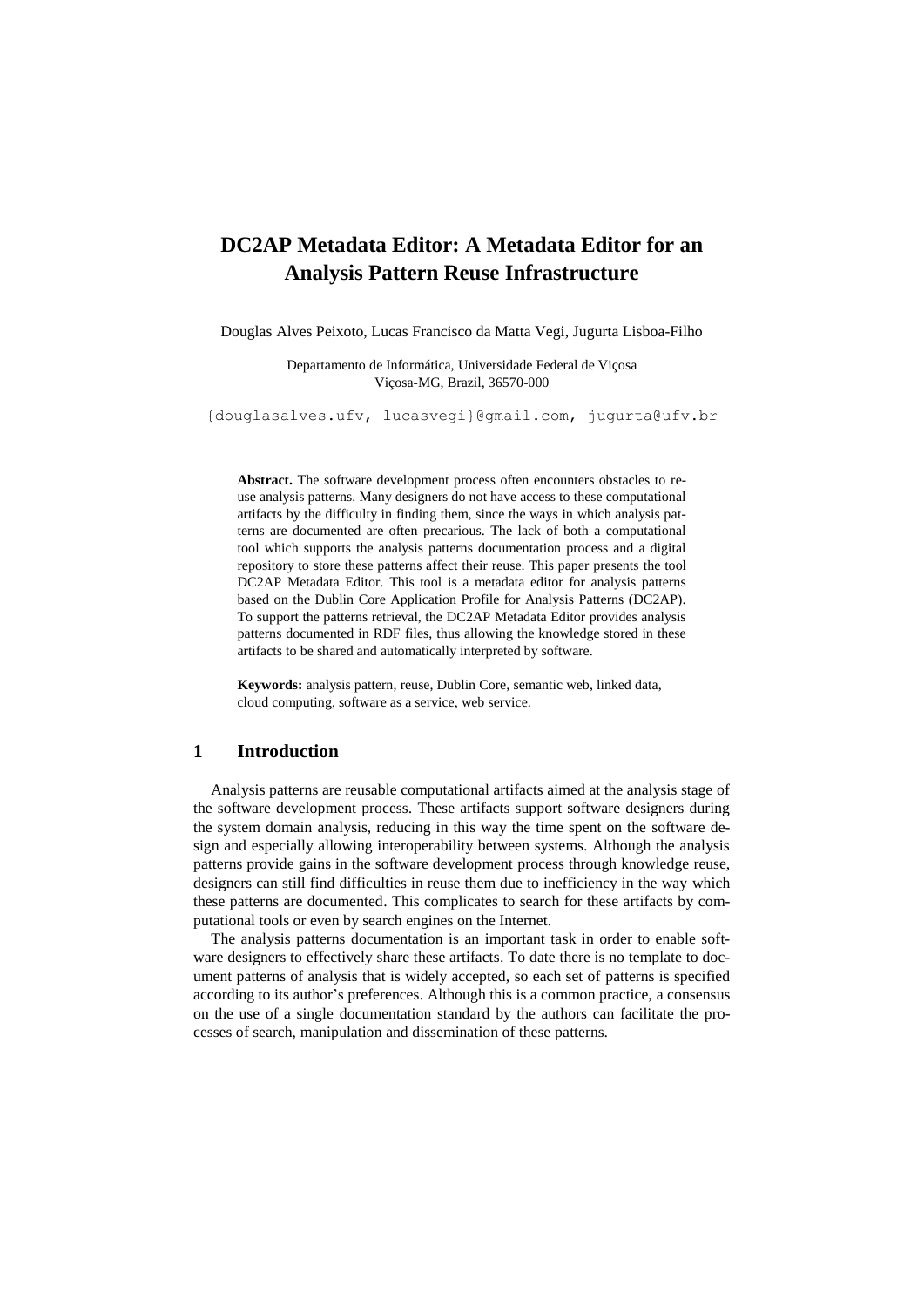Aiming to solve the problem of the lack of both standardization and detail in the analysis patterns documentation, a specific metadata profile to document analysis patterns, called DC2AP, was proposed [12].

The following paper presents the tool DC2AP Metadata Editor. This tool allows the creation and editing of metadata about analysis patterns by using the DC2AP profile. The metadata documented with this tool can be exported to RDF format and consequently became Linked Data that reduces barriers to reuse analysis patterns.

The DC2AP Metadata Editor is a free software that is available on the Software as a Service (SaaS) model. Thus, it can be accessed from any location via the Internet regardless of technological details in your terminal access, requiring only a Web browser and Internet access [15]. Some of the functionalities of this metadata editor are also available via Web services, allowing other systems to make use of them.

The remainder of this paper is organized as follows: Section 2 describes the related works with documentation of analysis patterns; semantic Web and Linked Data; cloud computing and Web services. The tool DC2AP Metadata Editor proposed in this paper is presented in Section 3, while Section 4 presents conclusions and future works.

# **2 Related Work**

#### **2.1 Analysis Pattern Documentation**

Analysis patterns can be documented from the use of predefined models and sketches. The absence of use of models in the analysis pattern documentation reduces the usability of these patterns [4]. It happens due to a bigger difficulty in retrieving knowledge in unstructured documentation. Some analysis patterns documented by means of models can be found in [7]. A model for documenting analysis patterns is presented in [8], which is composed of the topics: name, problem, context, motivation, solution, participants and related patterns. This model was applied by [7] to document an analysis pattern focused on defining an urban streets mesh.

This analysis pattern, originally documented in [7], will be presented later documented with DC2AP using the DC2AP Metadata Editor.

#### **APRI – Analysis Patterns Reuse Infrastructure.**

The access to analysis patterns is still very deficient due to the format used for documentation and availability of them [4]. These patterns are usually presented in means of access not machine-processable, such as books and scientific papers, thus hindering the retrieval of information from these reusable computational artifacts.

In order to minimize these problems concerning the documentation and availability of analysis patterns, thus increasing the possibilities for reuse of these artifacts, in [10] was proposed the architecture of an Analysis Pattern Reuse Infrastructure (APRI). In the following infrastructure, which is shown in Fig. 1, the analysis patterns are documented using metadata and can be retrieved by Web services.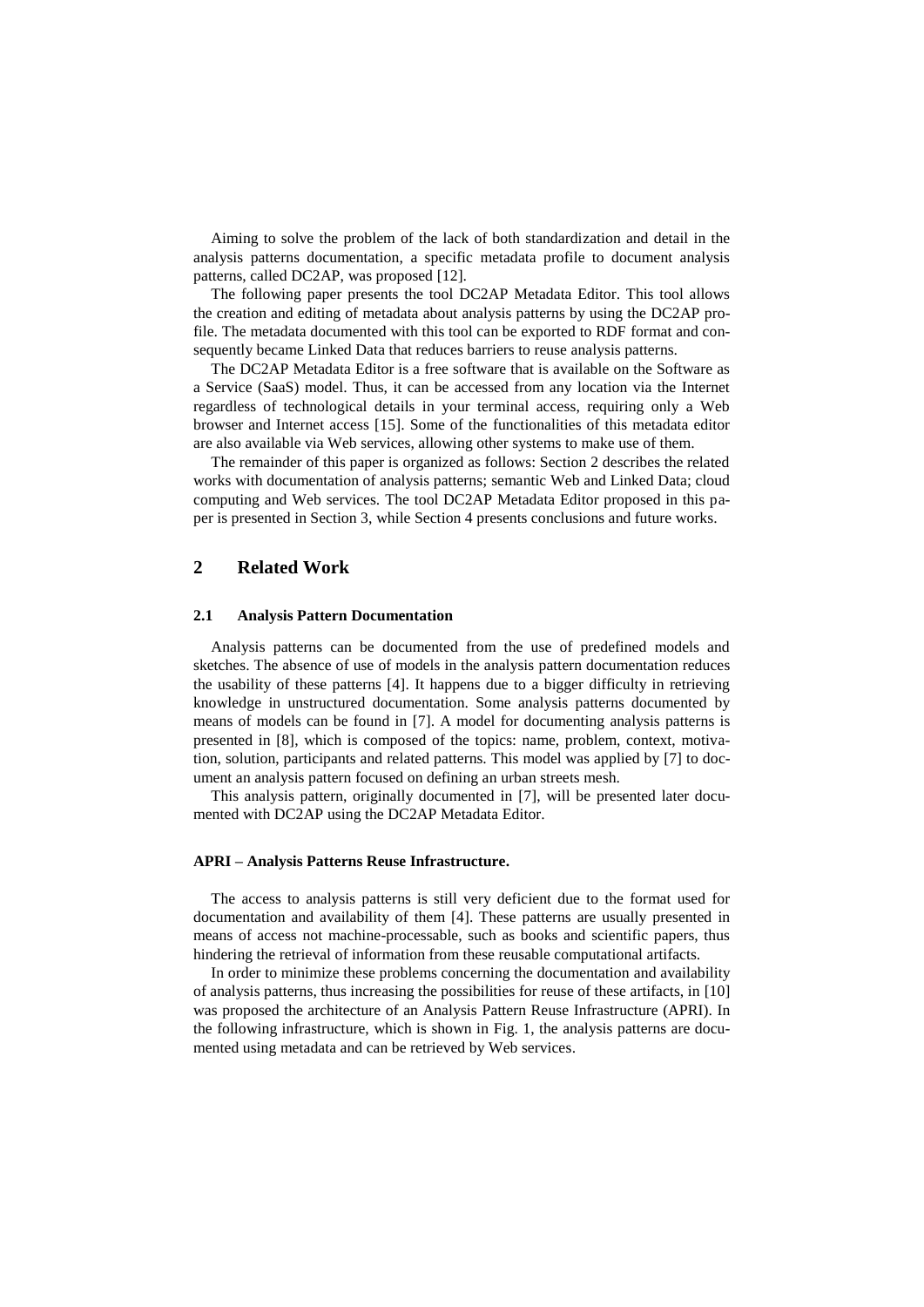

The DC2AP Metadata Editor presented here was designed and developed as a tool of the Pattern Portal.

**Fig. 1.** Analysis Patterns Reuse Infrastructure (APRI) [10]

- *Pattern Portal:* Contains a set of tools and services focused on discovery, obtaining, cataloging and reuse of analysis patterns.
- *Metadata Repository:* Are repositories that contain metadata in XML for the documentation of analysis patterns and services contained in an APRI.
- *Analysis Pattern Repository:* Are repositories that contain the solutions proposed by analysis patterns represented by means of diagrams in the XMI format. These diagrams can be used by portrayal and collaboration services.
- *Portrayal Service:* Are services that support the visualization of diagrams contained in analysis patterns of an APRI.
- *Catalog Service:* Are services that enable the cataloging, discovery and use of analysis patterns and services of an APRI, based on their metadata.
- *Access Service:* Are services that allow to obtain analysis patterns.
- *Collaboration Service:* Are services that allow analysts and designers to share their use experiences to improve analysis patterns in an APRI.

#### **DC2AP - Dublin Core Application Profile for Analysis Pattern.**

To assist authors and users of analysis patterns in documentation task, [11] [12] presented the Dublin Core Application Profile for Analysis Patterns (DC2AP). The DC2AP was developed based on the model for the specification of analysis patterns proposed by [9] and the Dublin Core metadata standard [16]. The main goals of the DC2AP are to standardize the analysis patterns documentation in APRI metadata repositories and then improve the reuse of analysis patterns through documentation that allow a better knowledge retrieval made by computers and therefore provide specific information that could not be previously retrieved by search engines.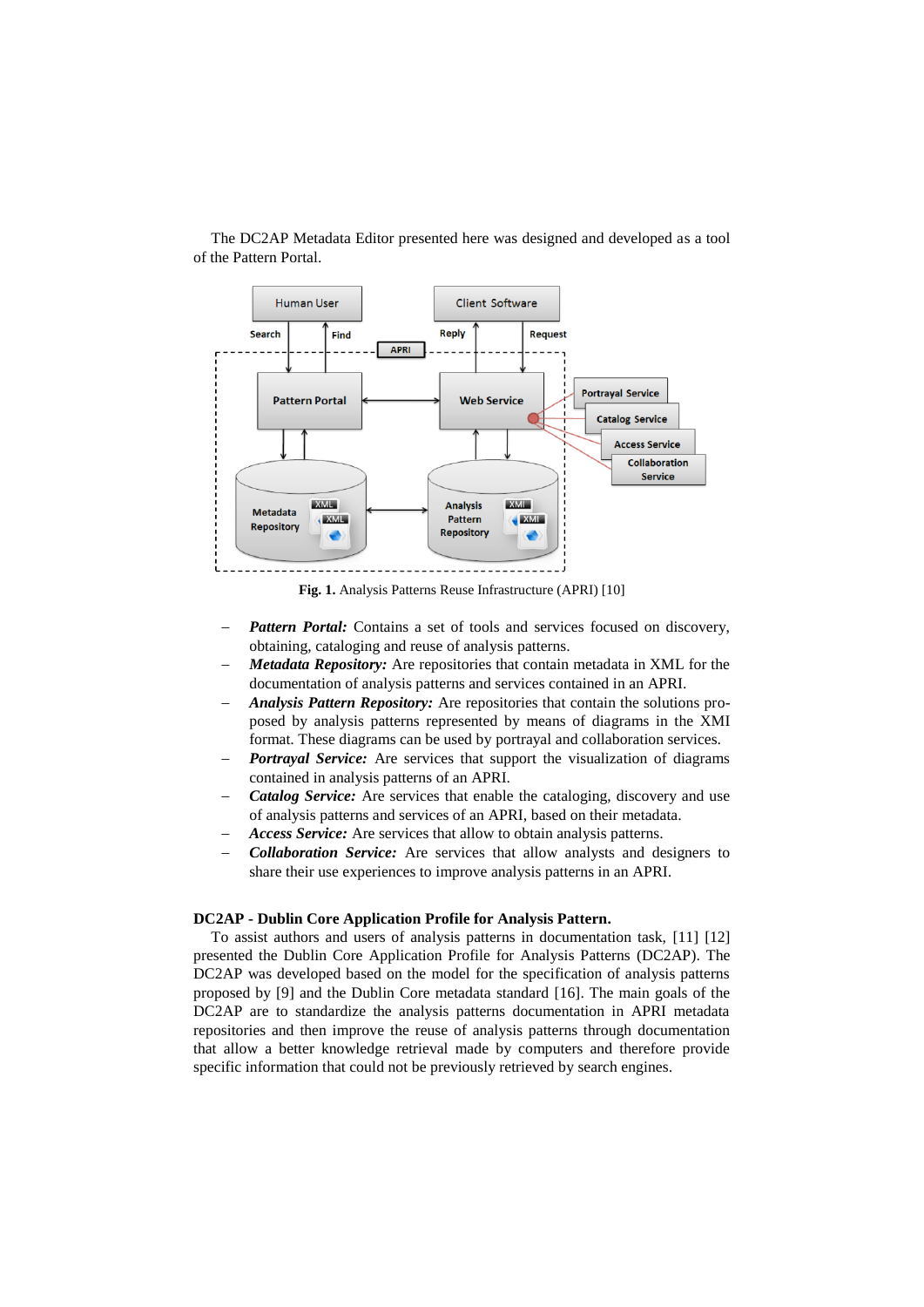In contrast to the Dublin Core metadata standard, which is generic and therefore intended to document resources from multiple domains, the model proposed in DC2AP was specially developed to document analysis patterns, thus rich in details of this specific domain. The DC2AP is composed by twenty-one major elements and fortyone elements refiners, all of them are specific for analysis patterns documentation. Each of the main and refiners elements of DC2AP are controlled by rules regarding to obligation, occurrence and value type of each field. These rules seek to standardize the use of this application profile and analysis pattern documentation.

Due to its level of detail, this model was chosen to be used in the DC2AP Metadata Editor to document analysis patterns.

#### **2.2 Semantic Web and Linked Data**

The Semantic Web is seen as a layer of the Web where is possible to publish, retrieve and use data that can be processed by machines [2]. Linked Data provides the means to make this possible, because these are structured and machine-processable data published on the Web. These data are well defined and connected to other data from different sources through semantic relationships [3].

Linked Data uses three technologies to support the Semantic Web. Uniform Resource Identifiers (URIs) are used to identify the data, the HTTP (Hypertext Transfer Protocol) on the other hand is used as a mechanism for data retrieval and finally the RDF (Resource Description Framework) is used to describe machine-processable data on the Web and creating semantic relationships among them [6].

In order to provide Linked Data from analysis patterns is important that a tool for cataloging intends to export the metadata of these artifacts to RDF files and assign an URI to each of these documents. The objectives of the tool DC2AP Metadata Editor, presented in Section 3, comply with such tasks.

### **2.3 Cloud Computing and Web Services**

Cloud computing is provided through different types of services, and the main one is the Software as a Service (SaaS) [14]. This service type provides various software resources over the internet and they can be used via web browsers by end users [1]. The DC2AP Metadata Editor presented here is an example of SaaS.

The main reasons for developing the DC2AP Metadata Editor as a SaaS are the democratization of the access to this tool and its facilitated coupling to an APRI. Other tools as CatMDEdit [5] and xMET Metadata Editor [13] were evaluated during this work. Although these tools are metadata editors based on Dublin Core, they are not specific for analysis patterns documentation and were not developed using Web technology, which prevents them for being used as SaaS in an APRI.

Besides of the DC2AP Metadata Editor was developed as a SaaS, this tool provides some of its resources by means of Web services, so other applications can understand and reuse these resources without the need to use its GUI, regardless of the programming language used to create them.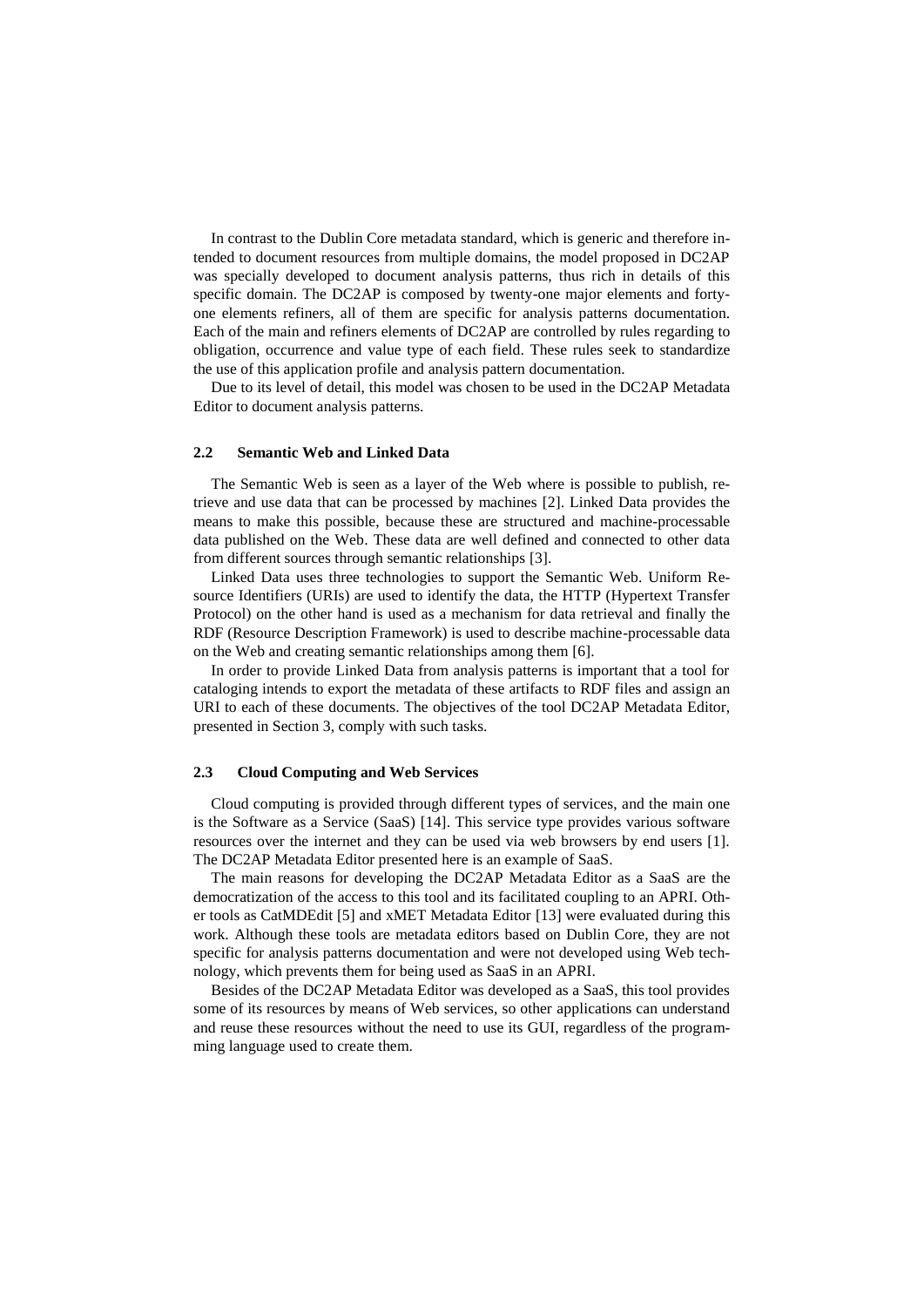# **3 DC2AP Metadata Editor**

DC2AP Metadata Editor is a SaaS that enables analysis patterns users to create, edit and store metadata of these patterns according to rules described in the DC2AP. This tool provides Linked Data when exports these metadata to RDF files.

DC2AP Metadata Editor was developed using the framework Google Web Toolkit (GWT) [18]. GWT uses Java as standard programming language, and converts the source code produced in this language to JavaScript code compatible with different browsers. This technology allows to create dynamic Web systems and has a high level of portability, allowing the DC2AP Metadata Editor run on all major Web browsers.

Fig. 2 shows the initial window of the DC2AP Metadata Editor. This tool is hosted on a server that provides access to its facilities and Web Services. It can be accessed by the URI: [www.purl.org/dc2ap/editor.](http://www.purl.org/dc2ap/editor)

| + Expand All<br>E DC2AP       |                                                                                                            |
|-------------------------------|------------------------------------------------------------------------------------------------------------|
|                               | 1. Identifier                                                                                              |
| dentifier<br><b>E</b> Title   | An unambiguous reference to the resource within a given context.<br>Identifier:<br>[M] [S] [UNS]           |
| Creator<br>Subject            | (a)<br>2. Title                                                                                            |
| <b>E</b> <i>L</i> Description | A name given to the resource.<br>(b)                                                                       |
| Publisher<br>Contributor      | Title:<br>$[M]$ $[S]$ $[St]$                                                                               |
| ⊕ → Date<br>E Type            | 2.1. Alternative Title<br>Any form of the title used as a substitute or alternative to the formal          |
| Format<br>Source<br>Language  | title of the resource. One per line.<br><b>Alternative Titles:</b><br>$[O]$ $[Mu]$ $[St]$<br>+ x + 3<br>3: |

**Fig. 2.** DC2AP Metadata Editor

By accessing the tool, the user has access to all the elements described in DC2AP. For each element, there are two icons showing details of them. The icon shown in Fig. 2(a) shows the rules for filling an element regarding to obligatoriness, occurrence and value type. On the other hand, the icon displayed in Fig. 2(b) provides access to detailed information of the element.

The DC2AP Metadata Editor also provides fields for the multivalued elements of the DC2AP. This tool allows the manipulation and sorting the list of values of these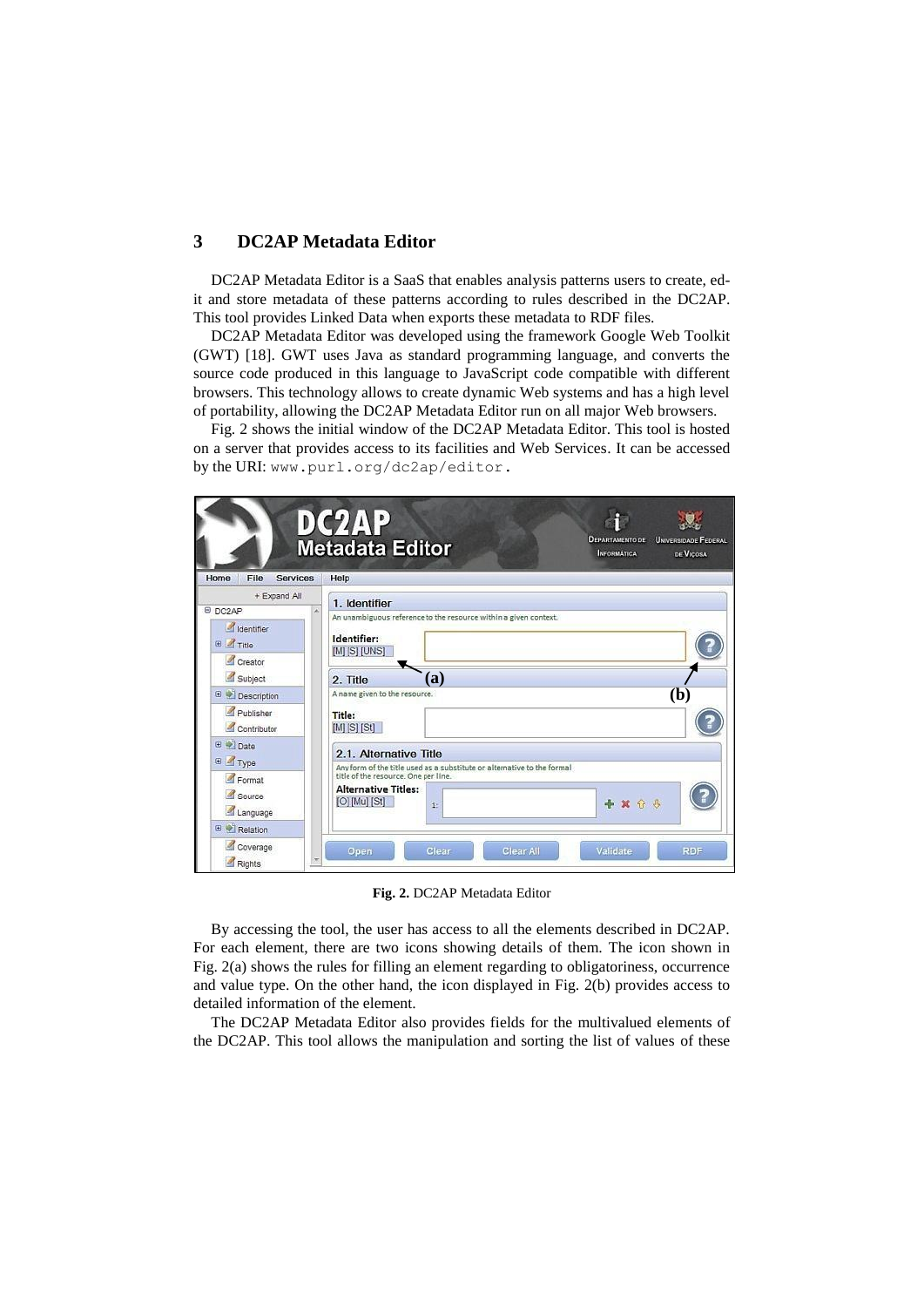fields using the icons on the right side of multivalued fields. The element *2.1 Alternative Title* shown in Fig. 2 is an example of a multivalued element.

#### **3.1 Functionalities**

To date, the DC2AP Metadata Editor has two major functionalities: 1) metadata validation and 2) generation of documentation in the RDF format, accessible by the buttons Validate and RDF respectively as presented in Fig. 2.

The Validate functionality verifies if the metadata is in accordance with the obligatoriness rules of the DC2AP profile. If there are required elements that were not reported, the tool will then report this information to user by means of a window that contains a list of the errors found. After the validation of the metadata, it can be exported to RDF files by means of the function Generate RDF. The use of DC2AP to document analysis patterns in RDF files makes the metadata repository proposed by APRI (Fig. 1) a specific domain linked data source.

#### **3.2 Example**

Part of the RDF code equivalent to the analysis pattern originally documented in [7] is shown in Fig. 3. This code was generated by the DC2AP Metadata Editor after validation of the metadata registered for the pattern. After generating this code, the same could be exported to a RDF file and stored in a metadata repository of an APRI.

The full version of the RDF file shown in Fig. 3 can be accessed by URI <http://purl.org/apri/metadata/UrbanStreetMesh-v1>.

To create the URI present in the RDF files generated by the DC2AP Metadata Editor, this tool has been integrated into the PURL toolkit [17], which is an environment for creating permanent identifiers for documents on the Web.

| RDF Script for These Metadata                                                                                                                                                                                                                                                                      |               |
|----------------------------------------------------------------------------------------------------------------------------------------------------------------------------------------------------------------------------------------------------------------------------------------------------|---------------|
| <rdf:description rdf:about=""><br/><dc:identifier>http://purl.org/apri/metadata/UrbanStreetMesh-v1</dc:identifier><br/><dc:title>Urban Street Mesh</dc:title><br/><doterms:alternative><br/><rdf:bag><br/><rdf:li>Malha de ruas urbanas</rdf:li></rdf:bag></doterms:alternative></rdf:description> |               |
|                                                                                                                                                                                                                                                                                                    |               |
| <br><dc:creator><br/><rdf:sea><br/><rdf:li>Jugurta Lisboa Filho</rdf:li><br/><rdf:li>Cirano Iochpe</rdf:li><br/><rdf:11>Karla A.V. Borges</rdf:11><br/><math>\langle \rangle</math>rdf:Seq&gt;<br/></rdf:sea></dc:creator>                                                                         |               |
| m                                                                                                                                                                                                                                                                                                  |               |
| Metadata Validation OK!                                                                                                                                                                                                                                                                            | Close<br>Save |

**Fig. 3.** Script RDF for the analysis pattern Urban Street Mesh.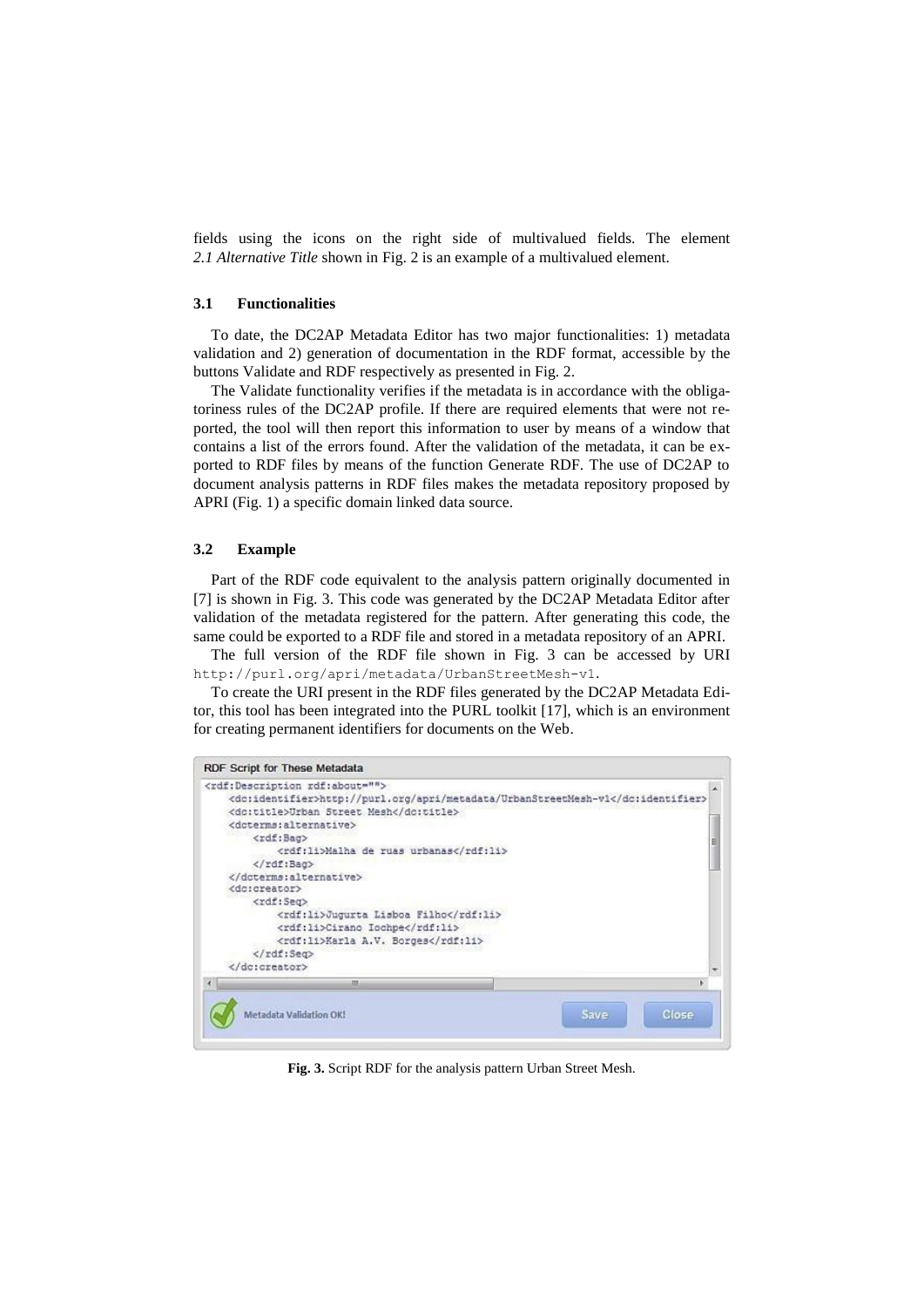#### **3.3 DC2AP Web Service**

The DC2AP Metadata Editor provides some of its functionalities by means of a web service (DC2APWebService), in which the exchange of messages with the external environment is via SOAP protocol. The goal of the DC2APWebService is to allow developers of applications related to the domain of analysis patterns reuse the DC2AP Metadata Editor functionalities without the need to access the system GUI or redeploy them into their applications. This approach allows developers be free to create their own application using resources provided by the DC2AP Metadata Editor using languages and technologies of their choice, since the protocol SOAP is based on XML and HTTP, universal technologies for messaging.

The access to the DC2APWebService can be done via the URL: http://www.ide.ufv.br/dc2ap/webservices/, where is possible to have access to the following methods:

- *generateRdfScript()*  Creating RDF script for the input metadata.
- *validateResource()*  Validate metadata according to the DC2AP rules.

The method *generateRdfScript()* takes as parameters all the elements of the DC2AP. This method then converts this input to a script RDF, similar to the script shown in Fig. 3. The method *validateResource()* takes as parameters only the Mandatory and Conditional DC2AP elements. It checks if the input conforms to the validation rules of DC2AP and then returns a list of messages containing validation errors, or an empty list if no error has been found.

# **4 Conclusions and Future Work**

The DC2AP Metadata Editor aims to improve the analysis patterns documentation process by applying the DC2AP profile. Due to its functionality to export the metadata to the RDF format, the DC2AP Metadata Editor allows the creation of digital collections of machine-processable analysis patterns. Thus, this tool enables to document analysis patterns in a better structured way. So, these patterns can be retrieved more quickly and efficiently in APRI's repositories distributed on the Web.

Creating documentation in the RDF format also aims to provide Linked Data. When analysis patterns are described as Linked Data they have the reuse potential expanded and can be better integrated with other data of heterogeneous sources [3].

This tool provides some of its functionality through Web services, allowing application developers in the field of analysis patterns to use the resources of the DC2AP Metadata Editor, regardless of the technology used for development and thus enabling the reuse of computational resources in another scale.

As future work is intend to provide new functionalities in the DC2AP Metadata Editor and make them available as new Web services, as for example, version control functionality for RDF files that are generated by the tool, thus allowing the user to have a history of changes and improvements made in the documentation and also manage its different versions. Furthermore, the aim is to adapt this tool to also behave as a generic Dublin Core metadata editor, thereby allowing this new extension to be